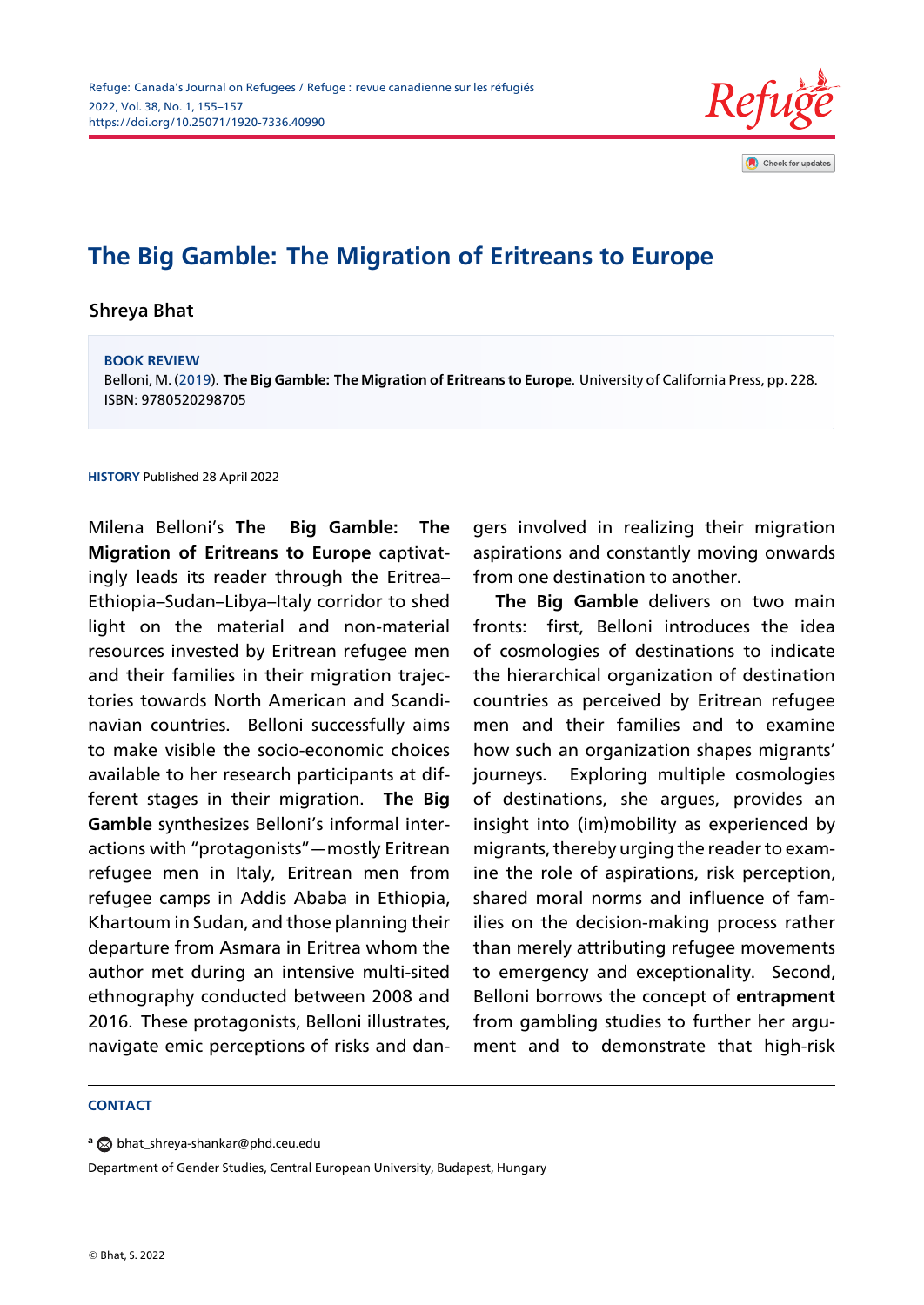migrants, "not unlike gamblers" (p. 126), become increasingly compelled to take risks on account of cumulative emotional and social costs as they proceed along a journey despite facing obstacles. **The Big Gamble** offers a critical perspective on high-risk migration without falling into the trap of overemphasizing vulnerability.

Between its introductory and concluding chapters, **The Big Gamble** alternates amid unfolding life stories of its protagonists and Belloni's astute ethnographic observations from different field sites. Chapter 1 shows how both positive and tragic aspects of emigration are normalized in Eritrea, where providing for one's family defines Eritrean masculinity and adulthood. Belloni's protagonists demonstrate that becoming a refugee might not always be an involuntary choice, but it might reflect the operationalization of possibilities available to an individual. Chapter 2, based on Belloni's interactions with Eritrean refugees in camps in Ethiopia and Sudan, sheds light on the social, economic, and cultural factors that influence both the desire for mobility and the choice to remain immobile among refugees. Furthermore, the chapter addresses the importance of transnational family networks and diasporas on Eritrean refugees' ability to leave the camps and move onwards.

Chapter 3 seeks to understand why Eritrean refugees, despite having arrived in Italy, persist on moving to North American or Scandinavian countries. Employing a transnational frame, Belloni observes that the decision of Eritrean refugees to move onwards results from a combination of family expectations, peer pressure, and migrants' individual aspirations, all featuring within a cosmology of destinations shared by Eritreans. With Chapter 4, Belloni takes the reader back to her time spent in Ethiopia and Sudan, interacting with both Eritrean refugees and

smugglers. She examines how protagonists of the book claim their right to mobility in the face of lack of safe and legal alternatives of migration through two key means: by either forging transnational marriages or seeking the assistance of smuggling networks.

Chapter 5 sums up the analysis by bringing to the table an analytical framework that draws upon the concept of entrapment from gambling studies to enable further research into developing a nuanced understanding of motivations that drive high-risk migration. While being careful to distinguish between the behaviour of high-risk migrants and refugees and the compulsive behaviour of gamblers, Belloni demonstrates that the risk-taking of Eritrean refugees is a sequential process. Decisions at every stage of migration are influenced by psychological and social pressures that accumulate over the course of a migrant's journey. In Belloni's view, this framework might equip us "to better understand why asylum seekers repeatedly run very high risks in order to reach developed countries" (p. 136), despite tightening immigration controls.

The strength of **The Big Gamble** lies in the personalized manner in which Belloni narrates her findings, impressively condensing reflections, anxieties, and experiences gathered during a multi-sited ethnography, making it an engaging and easy read. She effectively incorporates maps and photo panels into the text, enabling the reader to travel with her along the migration corridor. The structural organization of every chapter remains consistent throughout as Belloni puts forth her claims, introduces key concepts, and goes on to draw from ethnographic research and field notes to demonstrate how the concepts aid the analysis.

As an ethnographer, Belloni acknowledges her shortcomings and reflects on her positionality as a white Western female